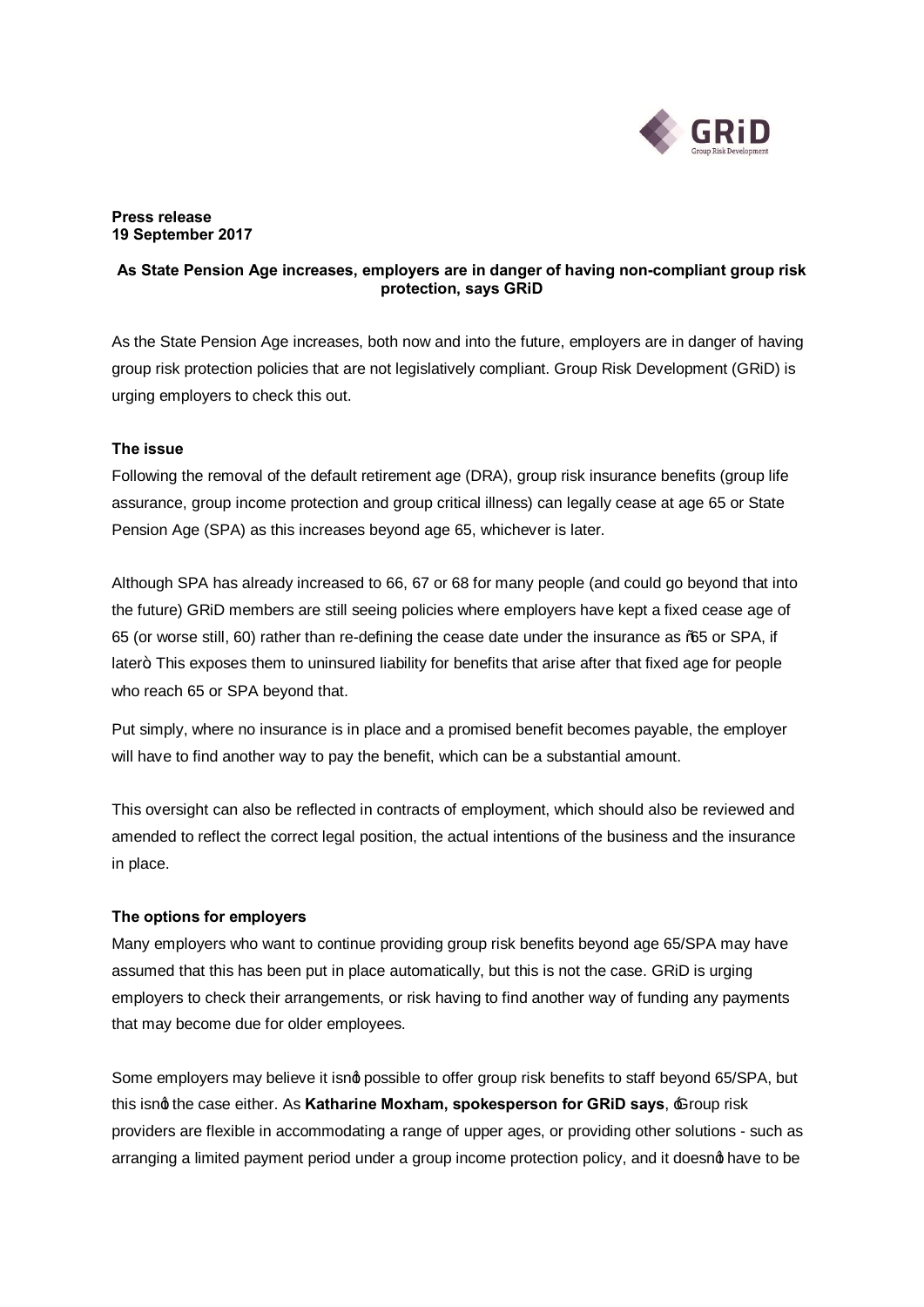

prohibitively expensive either. The first port of call for all employers is to talk to their adviser and their provider: they ge on hand to help.g

GRiD is encouraging employers to think ahead too. **Katharine Moxham continues**: 'We would strongly encourage employers to plan ahead on this issue – it is far easier to negotiate terms in advance than at the time when the first employee reaches 65.

'Developments are being made all the time to group risk benefits to ensure they are appropriate for the modern, post-welfare reform world, and it is important that employers regularly review their benefit design to ensure it is fit for purpose, reflects current legislation and meets the changing needs of their business and their workforce.q

- Ends -

#### **For further information please contact:**

Sharon Mason SMUK Marketing and PR [smason@smuk.org.uk](mailto:smason@smuk.org.uk) Mob: 07747 611773 Land: 01252 843350

Katharine Moxham Spokesperson for GRiD [Katharine.moxham@grouprisk.org.uk](mailto:Katharine.moxham@grouprisk.org.uk) Mob: 07887 512508

#### **Notes for editors**

### **About GRiD**

Group Risk Development (GRiD) is the industry body for the group risk protection sector, promoting the value to UK businesses of providing financial protection for their staff, enhancing their wellbeing and improving employee engagement. Our membership includes insurers, reinsurers and intermediaries who have a collective wealth of experience built over years of operating in the group risk protection market. Under the chairmanship of Lee Lovett, CEO of Ellipse, GRiD aims to promote group risk through a collective voice to Government, policymakers, stakeholders and employers.

GRiD works with government departments and regulators involved in legislation and regulation affecting group risk benefits, and with other organisations involved in the benefits and financial protection arenas. GRiD also seeks to enhance the industry's standing by encouraging best practice and by participating in industry-wide initiatives such as the professional qualification in group risk managed jointly with the Chartered Insurance Institute.

GRIDG media activity aims to generate a wider awareness and understanding of group risk products and their benefits for employers and employees.